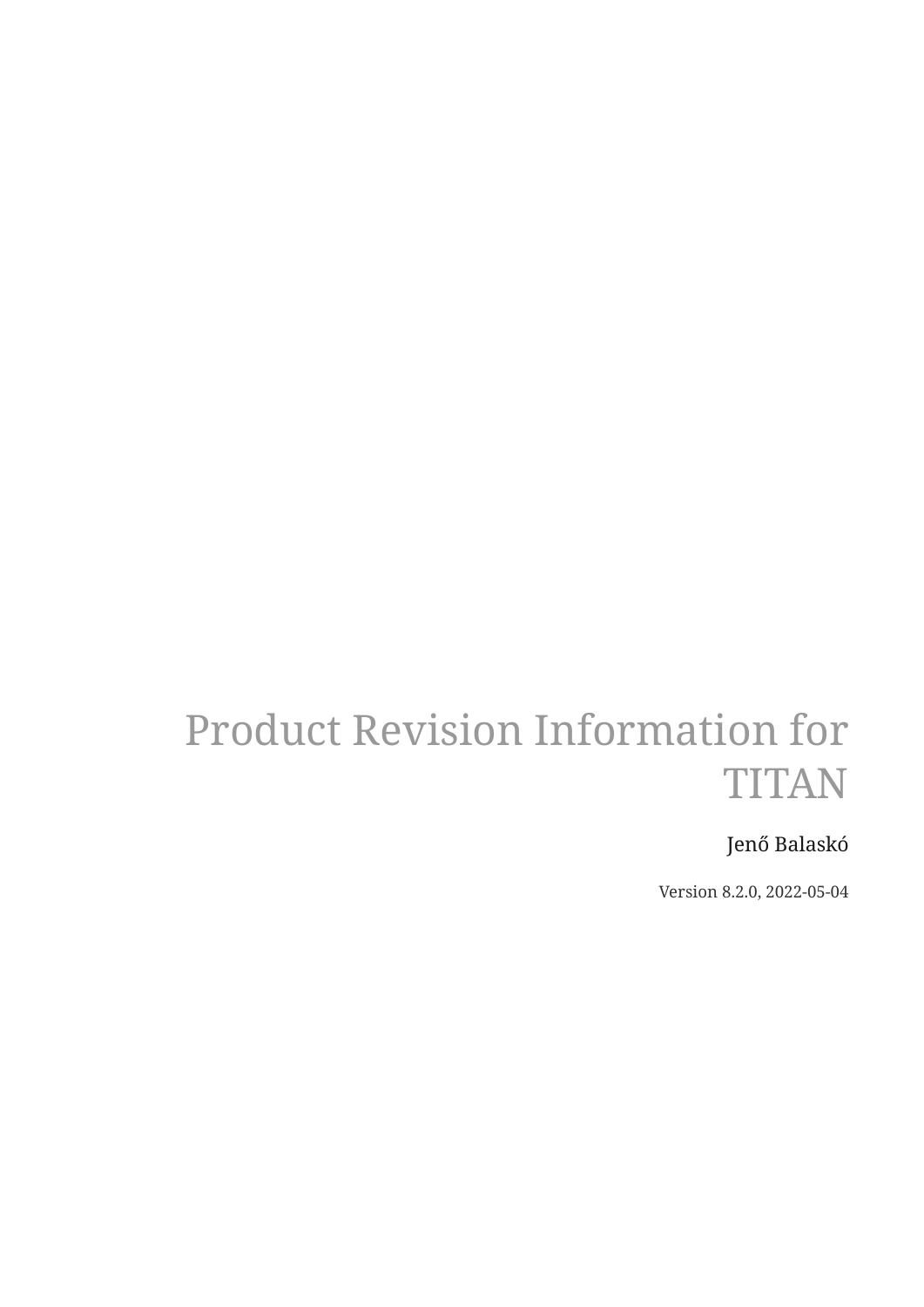# **Table of Contents**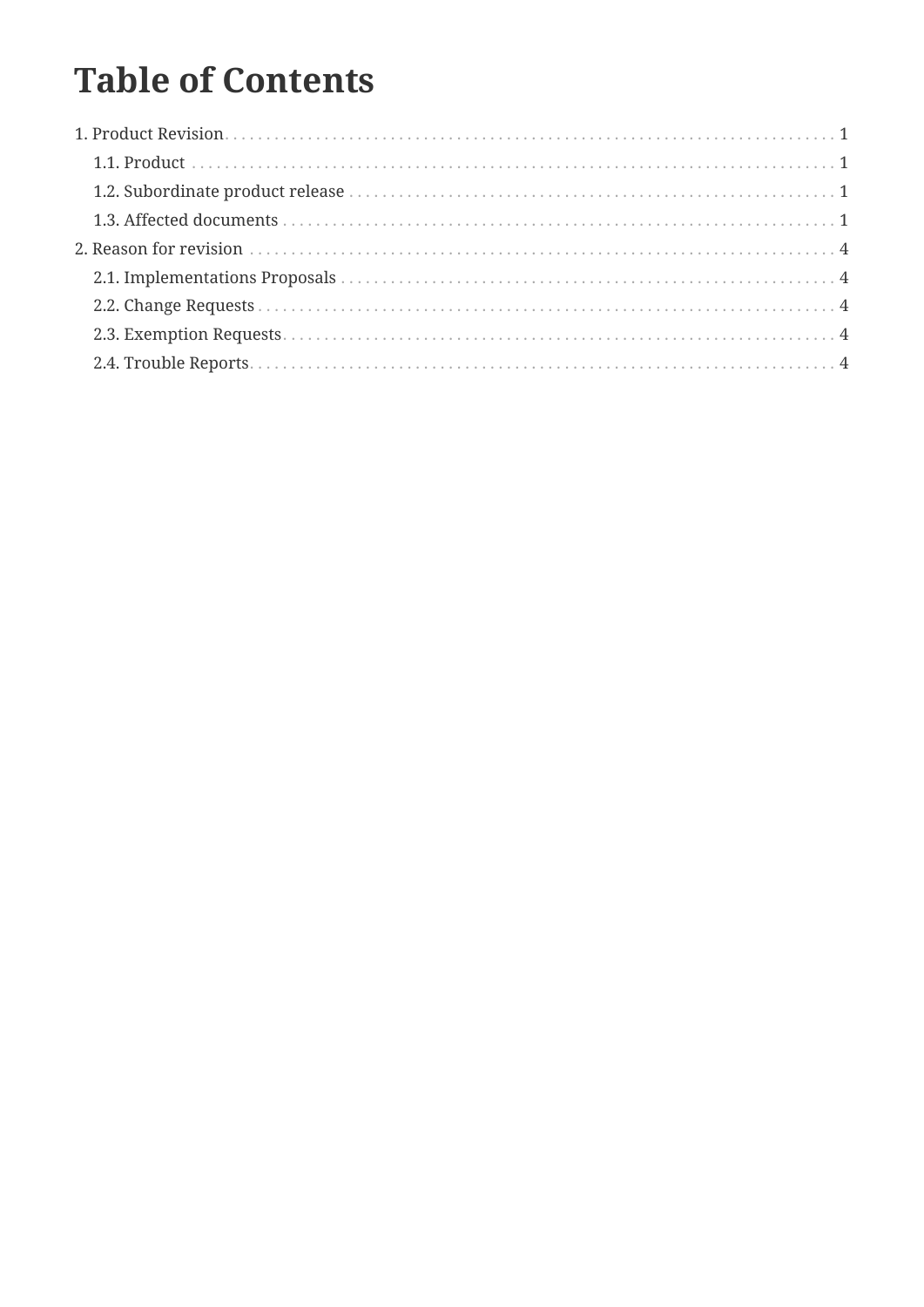# <span id="page-2-0"></span>**Chapter 1. Product Revision**

## <span id="page-2-1"></span>**1.1. Product**

| <b>Old Product</b><br>number | <b>Old Rev</b> | <b>New Product</b><br><b>Number</b> | <b>New Rev</b> | <b>Function</b><br>designation |
|------------------------------|----------------|-------------------------------------|----------------|--------------------------------|
| 8.1.0                        | 8.1.0          | 8.2.0                               | 8.2.0          | <b>TTCN-3 Executor</b>         |
| 8.0.0                        | 8.0.0          | 8.1.0                               | 8.1.0          | <b>TTCN-3 Executor</b>         |
| 7.2.2                        | 7.2.2          | 8.0.0                               | 8.0.0          | <b>TTCN-3 Executor</b>         |
| 7.2.1                        | 7.2.1          | 7.2.2                               | 7.2.2          | <b>TTCN-3 Executor</b>         |
| 7/CAX 105 7730<br>R2A        | 7.2.0          | 7.2.1                               | 7.2.1          | <b>TTCN-3 Executor</b>         |
| CRL 113 200/7 R1A 7.1.0      |                | 7/CAX 105 7730<br>R2A               | 7.2.0          | <b>TTCN-3 Executor</b>         |

This release is done to deliver updated and improved TTCN related products to all customers within and outside Ericsson.

### <span id="page-2-2"></span>**1.2. Subordinate product release**

| Legend: $R$ = Revised, $N$ = New, $C$ = Cancelled, $E$ = Equal |  |  |
|----------------------------------------------------------------|--|--|
|                                                                |  |  |

| <b>Name</b>                   | <b>Product</b>     | <b>Old R-State</b> | <b>New R-State</b> | <b>Status</b> |
|-------------------------------|--------------------|--------------------|--------------------|---------------|
| <b>Titan</b>                  | <b>CRL 113 200</b> | /7 R2C             | 8/RA               | $\mathbb{R}$  |
| Editline Library<br>(libedit) | 2/CAX 105 4373     |                    | R1A                | E             |
| GNU C Library<br>(glibc)      | 22/CAX 105 3195    |                    | R1A                | E             |
| LibXML2                       | 8/CAX 105 3282     |                    | R1A                | E             |
| Cygwin                        | 1/CAX 105 3757     |                    | R1A                | E             |
| Latest OpenSSL                | CNL 113 897        |                    | R <sub>1</sub> A   | E             |

## <span id="page-2-3"></span>**1.3. Affected documents**

Important note: **The documents are available via the hyperlinks.**

Legend:  $R$  = Revised,  $N$  = New,  $C$  = Cancelled,  $E$  = Equal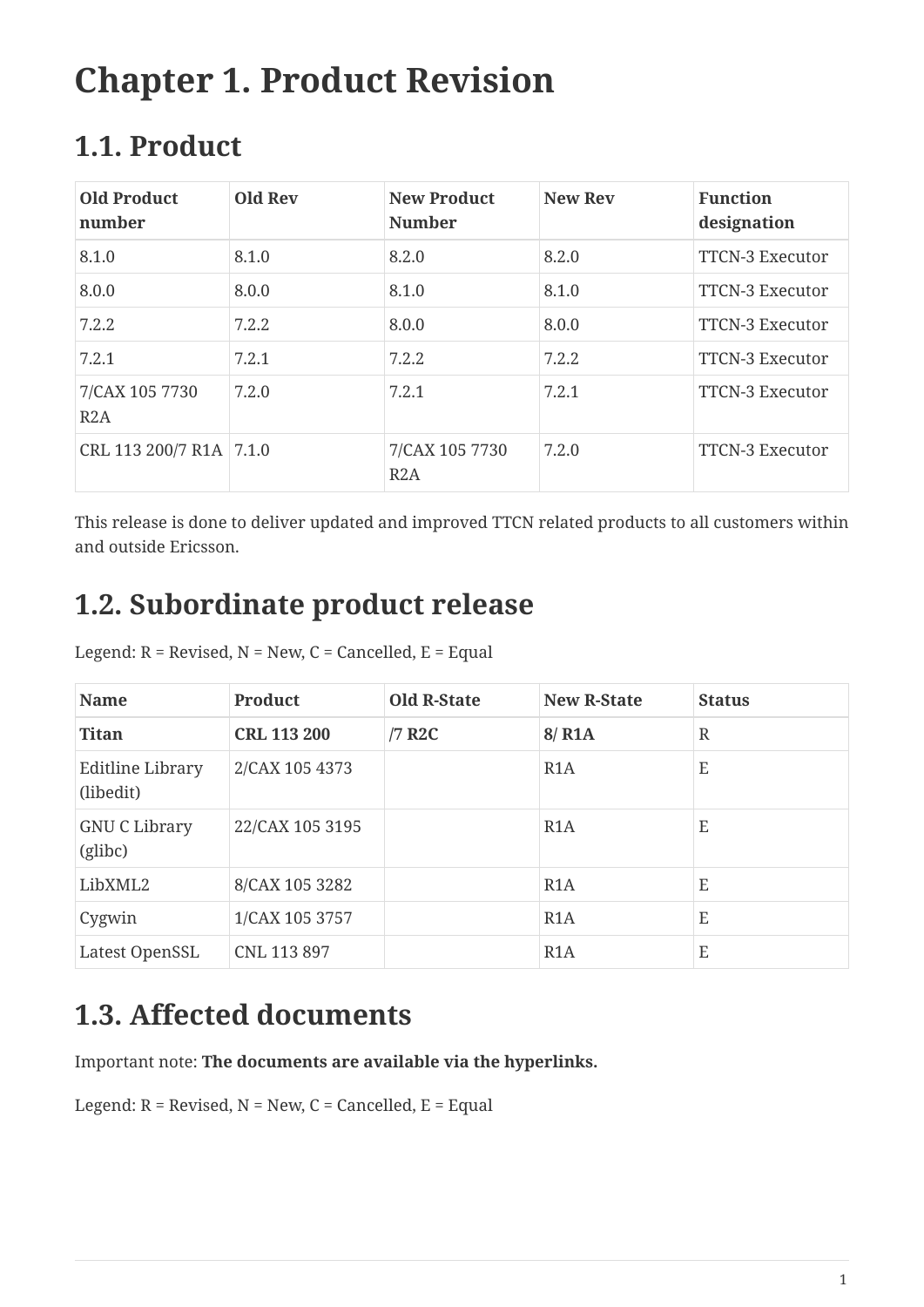| <b>Name</b>                                                                                                       | <b>Old Revision</b> | <b>New Revision</b> |              |
|-------------------------------------------------------------------------------------------------------------------|---------------------|---------------------|--------------|
| <b>Release Notes for</b><br><b>TITAN TTCN-3 Test</b><br><b>Executor</b>                                           | 8.1.0               | 8.2.0               | $\mathbb{R}$ |
| <b>Installation guide for</b><br><b>TITAN TTCN-3 Test</b><br><b>Executor</b>                                      | 8.1.0               | 8.2.0               | $\mathbb{R}$ |
| <b>Installation Guide for</b><br><b>TITAN Designer and</b><br><b>TITAN Executor for the</b><br><b>Eclipse IDE</b> | 8.1.0               | 8.2.0               | $\mathbb{R}$ |
| <b>User Guide for TITAN</b>                                                                                       | 8.1.0               | 8.2.0               | $\mathbb{R}$ |
| <b>Programmers Technical 8.1.0</b><br><b>Reference for TITAN</b><br><b>TTCN-3 Test Executor</b>                   |                     | 8.2.0               | $\mathbb{R}$ |
| <b>User Guide for the</b><br><b>TITAN Designer for the</b><br><b>Eclipse IDE</b>                                  | 8.1.0               | 8.2.0               | $\mathbb{R}$ |
| <b>User Guide for the</b><br><b>TITAN Executor for the</b><br><b>Eclipse IDE</b>                                  | 8.1.0               | 8.2.0               | $\mathbb{R}$ |
| <b>API Technical</b><br><b>Reference for TITAN</b><br><b>TTCN-3 Test Executor</b>                                 | 8.1.0               | 8.2.0               | $\mathbb{R}$ |
| Titan Executor API user 8.1.0<br>guide                                                                            |                     | 8.2.0               | $\mathbb R$  |
| Programmers Tech.<br><b>Reference Guide for</b><br><b>Titanium</b>                                                | 8.1.0               | 8.2.0               | $\mathbf R$  |
| Programmers Tech.<br>Reference Guide for the<br>Java Codegenerator                                                | 8.1.0               | 8.2.0               | $\mathbf R$  |
| <b>Titanium Refactoring</b><br>Description                                                                        | 8.1.0               | 8.2.0               | $\mathbb{R}$ |
| <b>Titanium Description</b>                                                                                       | 8.1.0               | 8.2.0               | $\mathbb{R}$ |
| <b>Statement of</b><br><b>Compliance for Eclipse</b><br><b>Titan</b>                                              | 8.1.0               | 8.2.0               | $\mathbb{R}$ |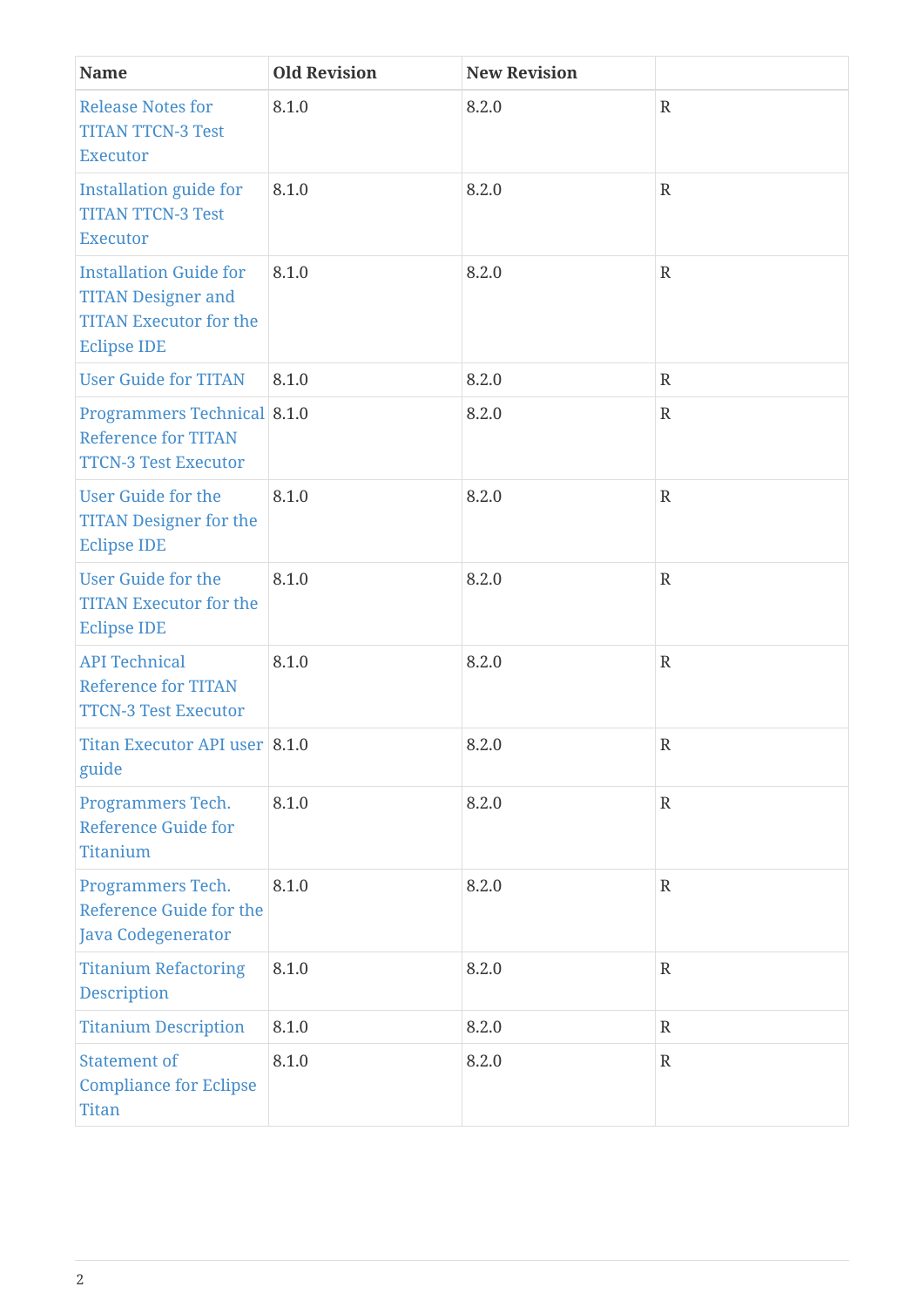| Name                                                                                  | <b>Old Revision</b> | <b>New Revision</b> |  |
|---------------------------------------------------------------------------------------|---------------------|---------------------|--|
| Statement of<br>Compliance for use of<br><b>XML</b> schema in Eclipse<br><b>Titan</b> | 8.1.0               | 8.2.0               |  |